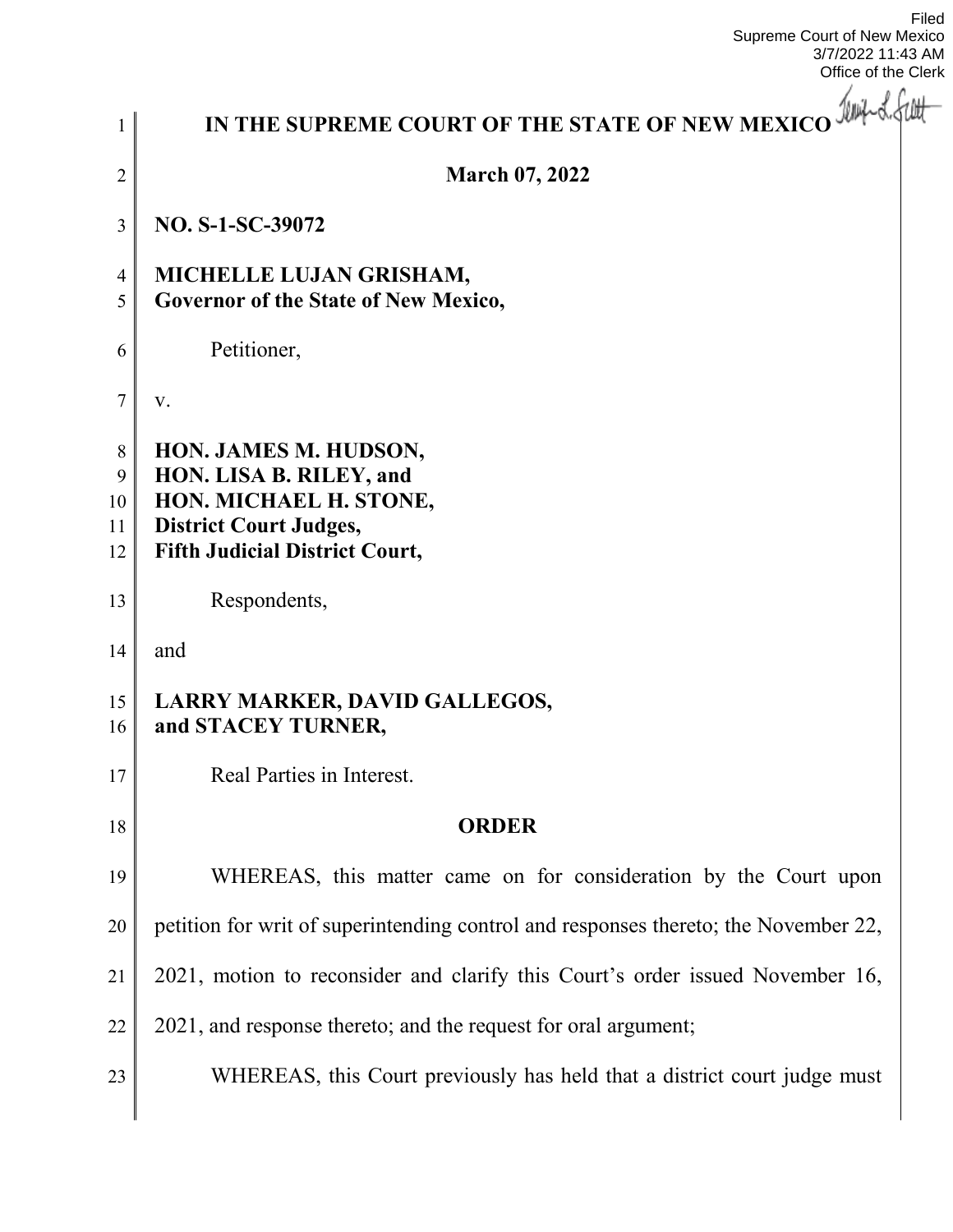examine a citizen-initiated grand jury petition to determine whether the petition, 2 "on its face," presents "an area of inquiry that colorably lies within the permissible scope of grand jury inquiry" and "may consider matters beyond the face of the petition if necessary to determine the petition's legal validity," *see Dist. Ct. of Second Jud. Dist. v. McKenna*, 1994-NMSC-102, ¶¶ 13-14, 118 N.M. 402, 881 P.2d 1387 (emphasis, internal quotation marks, and citation omitted); *see also Convisser v. EcoVersity*, 2013-NMSC-039, ¶ 14, 308 P.3d 125 (describing the district court's "judicial duty . . . to ensure the actual validity of a grand jury petition"); *Pino v. Rich*, 1994-NMSC-105, ¶ 7, 118 N.M. 426, 882 P.2d 17 ("If a petition to convene a grand jury is legally valid, the judge must convene the grand jury; if a petition is not legally valid, the judge cannot convene the grand jury. In essence, the ruling is mandated by the law and the judge has no discretion to 13 ignore that mandate.");

14 WHEREAS, this Court previously has held that Petitioner acted lawfully and within the scope of her executive authority when she declared a public health 16 emergency due to the COVID-19 pandemic and delegated power to the Secretary of Health to issue further emergency orders to protect public health and safety, *see, e.g.*, *Grisham v. Reeb*, 2021-NMSC-006, ¶¶ 29-30, 480 P.3d 852; *see also State v. Wilson*, 2021-NMSC-022, ¶¶ 37-39, 489 P.3d 925 (holding that the public health 20 orders issued under Petitioner's declaration of a public health emergency are a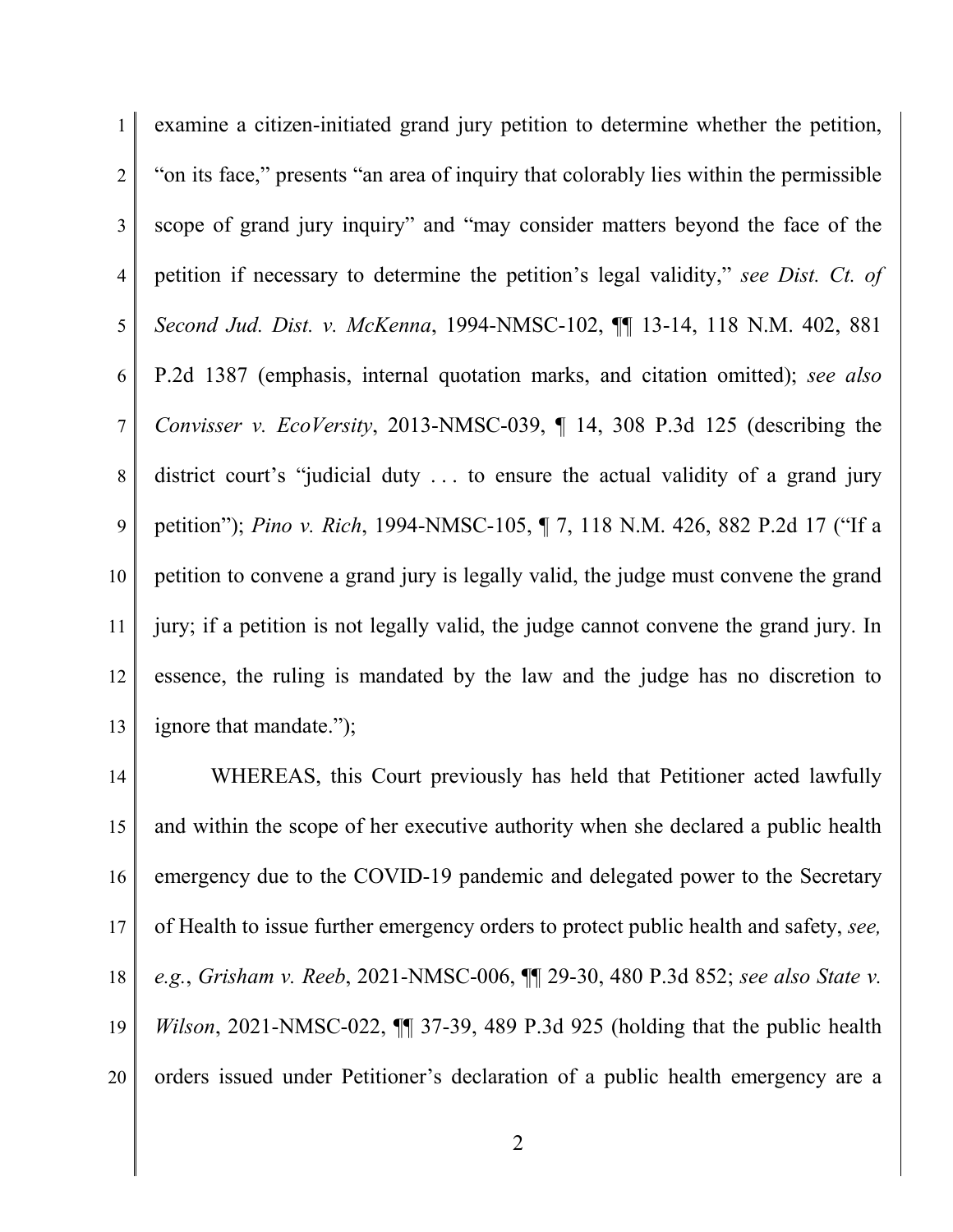1 reasonable exercise of the police power to protect public health);

 WHEREAS, this Court having considered the foregoing and being sufficiently advised, Chief Justice Michael E. Vigil, Justice C. Shannon Bacon, Justice David K. Thomson, Justice Julie J. Vargas, and Justice Briana H. Zamora 5 concurring;

 NOW, THEREFORE, IT IS ORDERED that this case presents an issue of great public importance;

8 IT IS FURTHER ORDERED that the citizen-initiated grand jury petitions in 9 causes numbered D-503-GJ-2021-00001, D-504-GJ-2021-00001, and D-506-GJ- 2021-00001 and any other cases based on substantially similar petitions should be denied as facially invalid because they describe only lawful, noncriminal activity, which does not "colorably lie[] within the permissible scope of grand jury inquiry," *McKenna*, 1994-NMSC-102, ¶ 13;

14 IT IS FURTHER ORDERED that the petition is GRANTED and a writ of superintending control shall issue directing Hon. James M. Hudson, Hon. Lisa B. Riley, and Hon. Michael H. Stone to DENY the citizen-initiated grand jury proceedings in causes numbered D-504-GJ-2021-00001, D-503-GJ-2021-00001,  $\parallel$  and D-506-GJ-2021-00001 as facially invalid;

 IT IS FURTHER ORDERED that substantially similar citizen-initiated grand jury petitions filed in the district courts of New Mexico should likewise be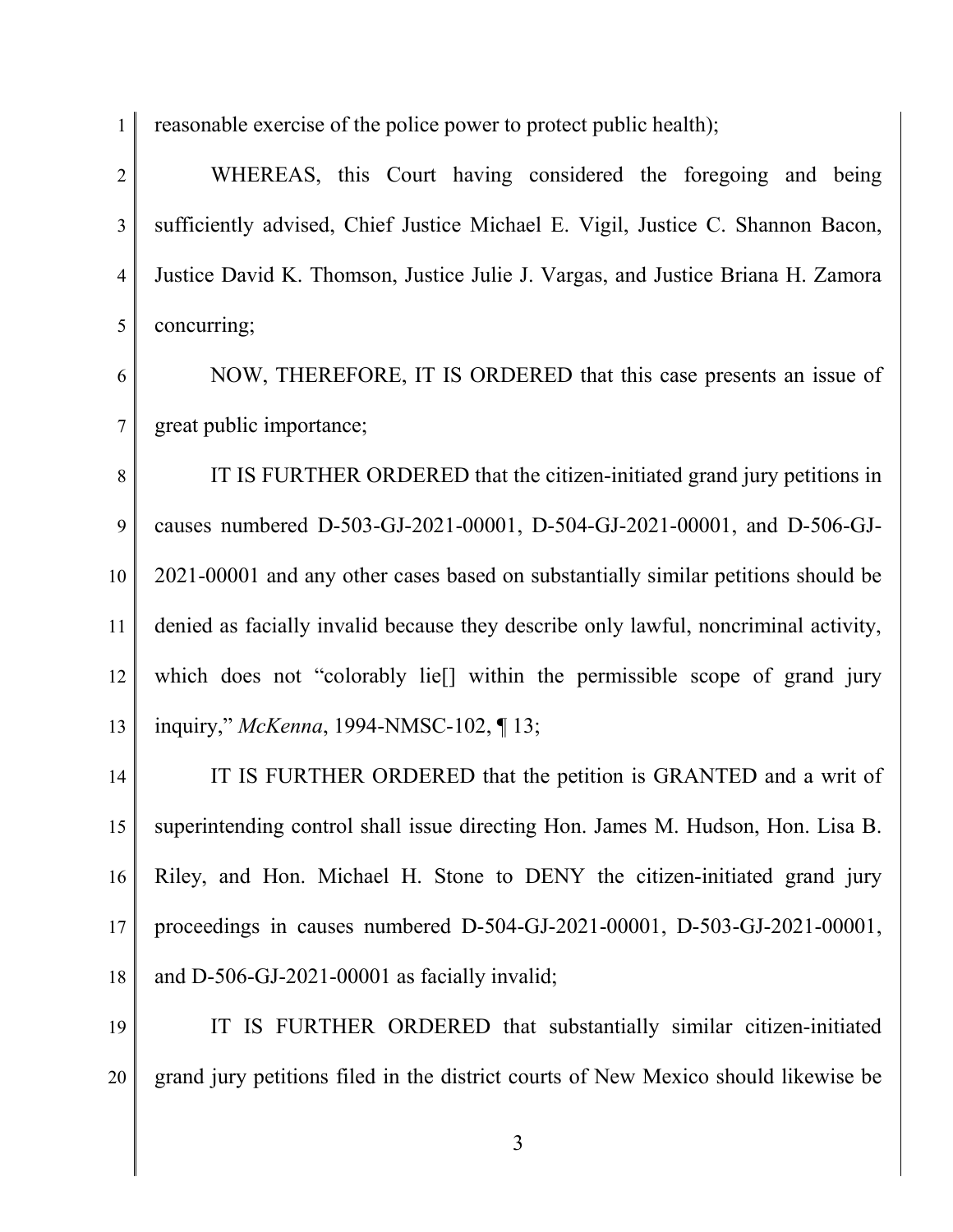1 DENIED as facially invalid;

2 I IT IS FURTHER ORDERED that the motion to reconsider and clarify this 3 Court's order issued November 16, 2021, and the request for oral argument are 4 DENIED;

5 IT IS FURTHER ORDERED that the stay issued November 16, 2021, is 6 LIFTED; and

7 IT IS FURTHER ORDERED that this matter is referred to the Rules of 8 Criminal Procedure for State Courts Committee for a recommendation regarding 9 whether Rule 5-302B NMRA should be amended to provide an identified target of 10 a citizen grand jury petition with notice and an opportunity to intervene, and 11 whether Rule 5-302B NMRA should be amended to explicitly require the district 12 court to rule on the legal validity of a citizen grand jury petition.

13 IT IS SO ORDERED.



WITNESS, the Honorable Michael E. Vigil, Chief Justice of the Supreme Court of the State of New Mexico, and the seal of said Court this 7th day of March, 2022.

Jennifer L. Scott, Clerk of Court Supreme Court of New Mexico

I CERTIFY AND ATTEST Ally A. Paez, Acting Chief Clerk of he Supreme Court of the State of New Mexico A true copy was served on all parties or their counsel of record on date filed. <u>Sally A. Paez</u> Chief Clerk of the Supreme Court of the State of New Mexico 4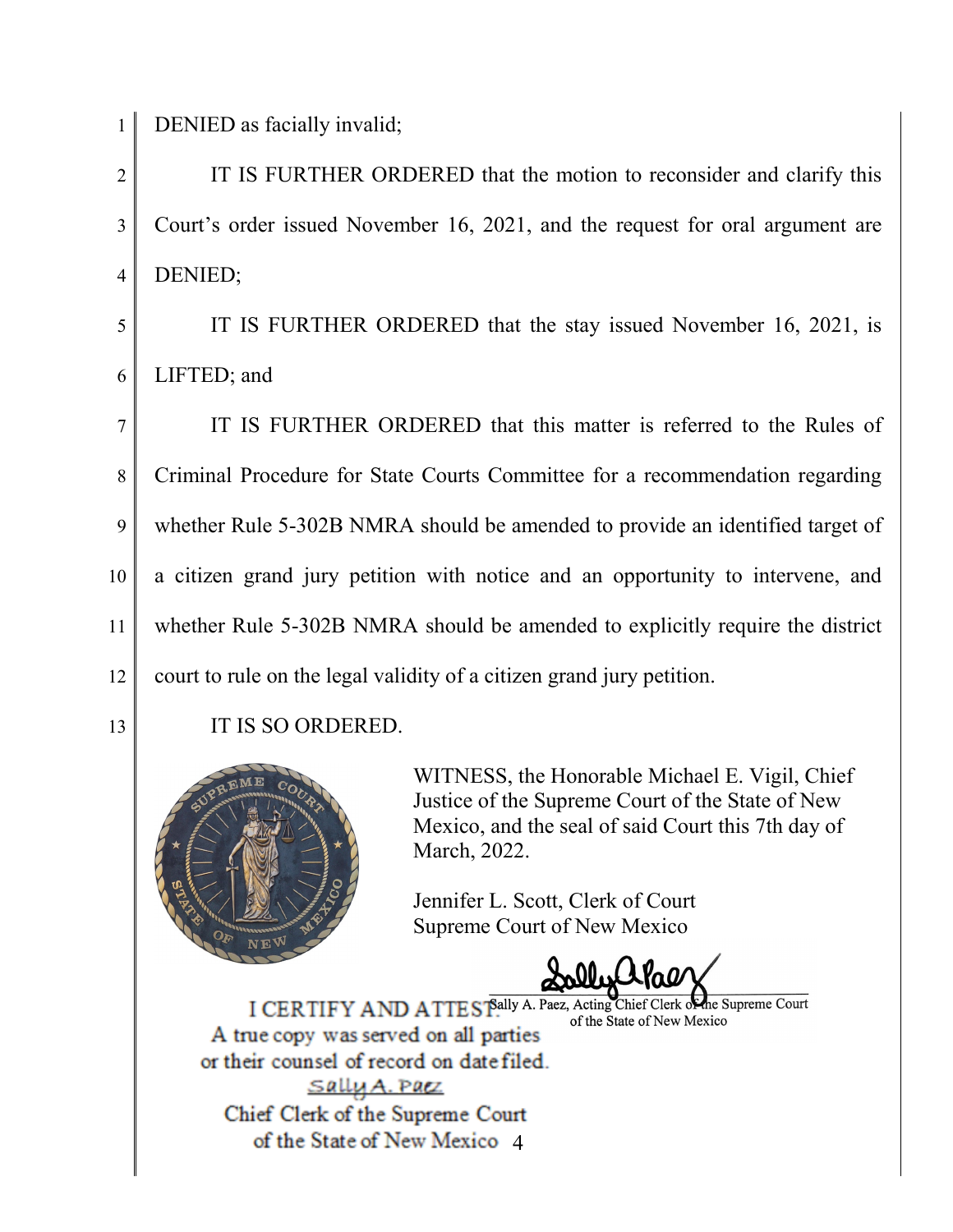Filed Supreme Court of New Mexico 3/7/2022 11:46 AM Office of the Clerk

-

| $\mathbf{1}$                          | IN THE SUPREME COURT OF THE STATE OF NEW MEXICO With of the                                                                                                                                                              |
|---------------------------------------|--------------------------------------------------------------------------------------------------------------------------------------------------------------------------------------------------------------------------|
| $\overline{2}$                        | <b>March 07, 2022</b>                                                                                                                                                                                                    |
| 3                                     | NO. S-1-SC-39072                                                                                                                                                                                                         |
| $\overline{4}$<br>5<br>6<br>7         | MICHELLE LUJAN GRISHAM,<br>Governor of the State of New Mexico,<br>Petitioner,                                                                                                                                           |
| 8                                     | V.                                                                                                                                                                                                                       |
| 9<br>10<br>11<br>12<br>13<br>14<br>15 | HON. JAMES M. HUDSON,<br>HON. LISA B. RILEY, and<br>HON. MICHAEL H. STONE,<br><b>District Court Judges,</b><br><b>Fifth Judicial District Court,</b><br>Respondents,                                                     |
| 16                                    | and                                                                                                                                                                                                                      |
| 17<br>18<br>19<br>20                  | <b>LARRY MARKER, DAVID GALLEGOS</b><br>and STACEY TURNER,<br>Real Parties in Interest.                                                                                                                                   |
| 21                                    | <b>WRIT OF SUPERINTENDING CONTROL</b>                                                                                                                                                                                    |
|                                       | TO:<br>Hon. James M. Hudson<br><b>Fifth Judicial District Court</b><br>P.O. Box 1776<br>Roswell, NM 88202<br>Hon. Lisa B. Riley<br><b>Fifth Judicial District Court</b><br>102 N. Canal, Suite 240<br>Carlsbad, NM 88220 |